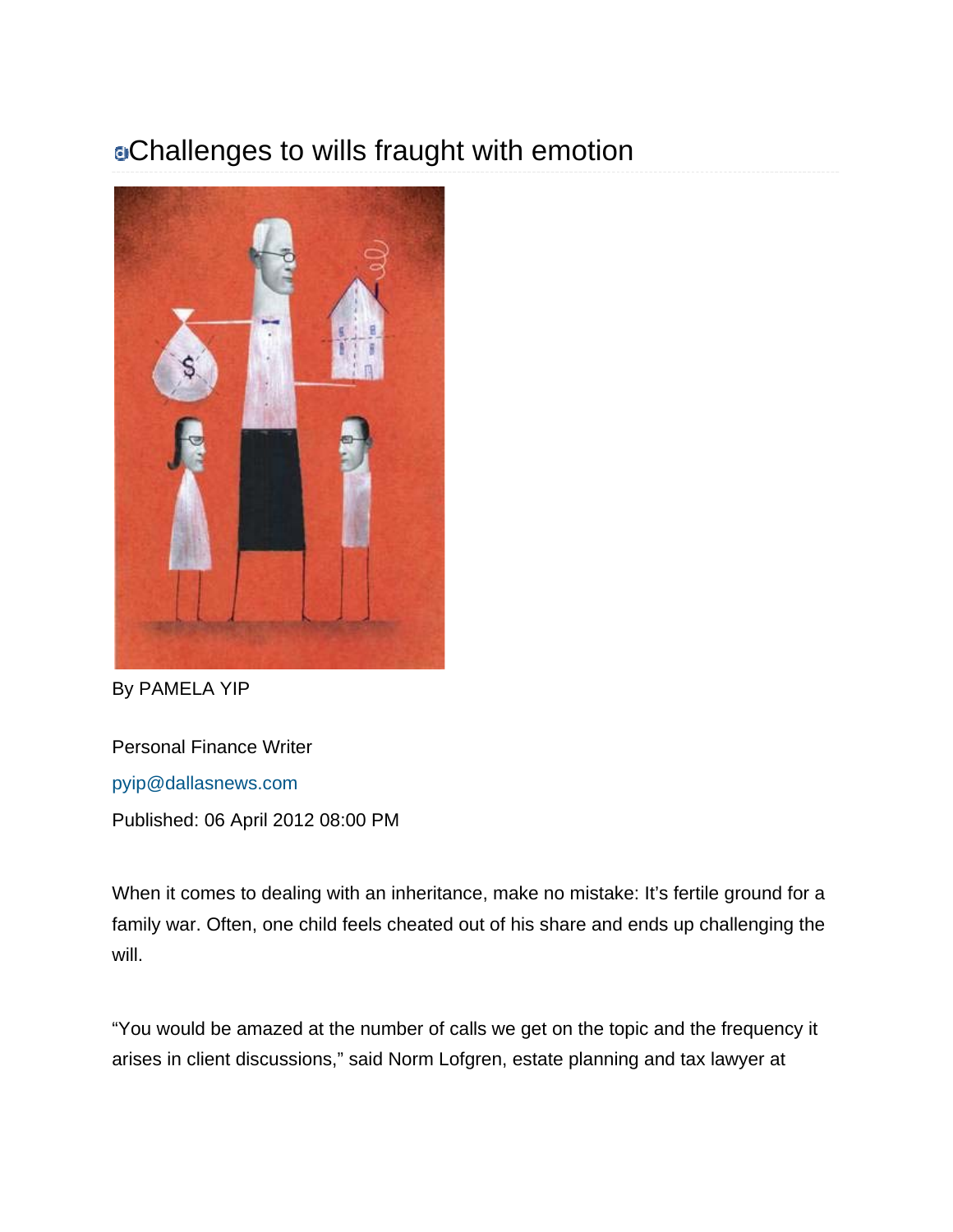Looper Reed & McGraw PC in Dallas. "Death, money and payback do strange things to folks."

Those seeking to challenge a will need to know upfront: It won't be easy.

To begin with, "there's really not much you can do until the person passes away," said Jay Hartnett, partner at the Hartnett Law Firm in Dallas, which specializes in estate and trust litigation. "You can't contest someone's will until they've died, until it's been offered for probate." Hartnett also said much depends on the circumstances involved in the challenge. "If someone is 40 years [old] and is doing a will, it's very difficult to contest the will," he said. "But if you've had someone who's had an estate plan their whole life and then in the last three months of their life, they suddenly change their estate plan completely and leave it all to one child and cut all the others out, that generally screams that there is some issue out there."

Will challenges often occur in "second-family" situations, Lofgren said. "Dad divorces, remarries younger woman, Dad dies and children from Dad's first marriage are unhappy that the second wife receives more under Dad's will than the children think appropriate," he said. "I can't tell you how many times I have cautioned a couple in second-family scenarios that the second wife is not the mother of the children from the first marriage, and, when Dad dies, there is a potential for a will contest."

Hartnett advises parents not to cut a child out of their will. "Anytime a parent decides to cut one of their children out, they can pretty much guarantee themselves that there's going to be a will contest," he said. In Texas, there are several ways to contest a will: Show that the person drawing up the will lacks "testamentary capacity."

"Testamentary capacity simply means that the person executing the will knows that they are making a will, the effect of making the will, the general nature of their assets and their next of kin, and is able to make a reasonable judgment about these factors," Hartnett said.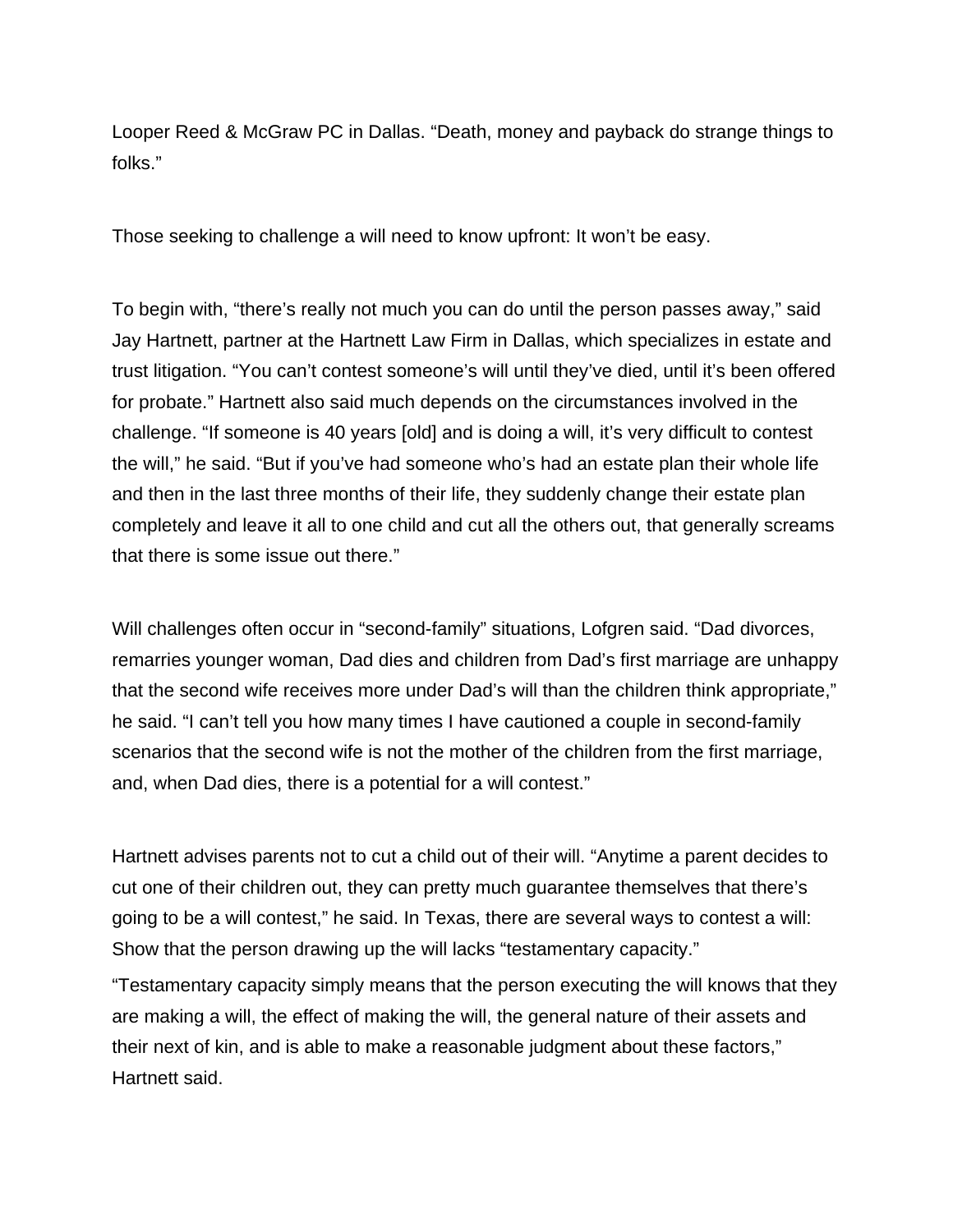Estate planning attorney John Bauer of Shackelford Melton & McKinley in Dallas explains it this way: "Mom's got to know that she's got a house and basically \$100,000 in the savings account and she's got a car and she's got three kids. She has to understand those all at the same time. If she's not mentally competent, then the will's invalid."

Show that the person drew up the will under "undue influence." That is, the individual signed a will "that they would not have signed but for the improper influence of another person," Hartnett said.

Bauer's example: "If the daughter is putting a lot of pressure on the parent and, because of that, Mom relents and she names the child [as sole beneficiary], that's undue influence." But Bauer said the person making the challenge has to prove the undue influence. "She's got to prove it by the preponderance of the evidence that that indeed happened. That's a tough proof to make," he said. Show that technical details weren't followed or that the will was forged. "Was it done under the proper law?" Bauer said. "In other words, when you do a will, you have to do certain formalities. Was the will signed before two witnesses? You have to be 18 or older when you sign the will, and the witnesses have to be at least 14 years of age."

The timing of a challenge also is critical. A will can be contested before or after it has gone through probate, Hartnett said, but you usually have only two years to file a challenge once one is probated. "A person who thinks they may need to contest a will should contact an attorney as soon as possible after the loved one passes away," Hartnett said.

Here's another critical fact regarding timing of a challenge: "Before the will is filed for probate, it's up the executor of the will to prove that the person was of sound mind, above the age of 18 and the two witnesses were above 14," Bauer said. "Once the will has been admitted to probate, then it's up to the challenger to prove that the person was incompetent or someone wasn't of the right age. "If you think that Mom was